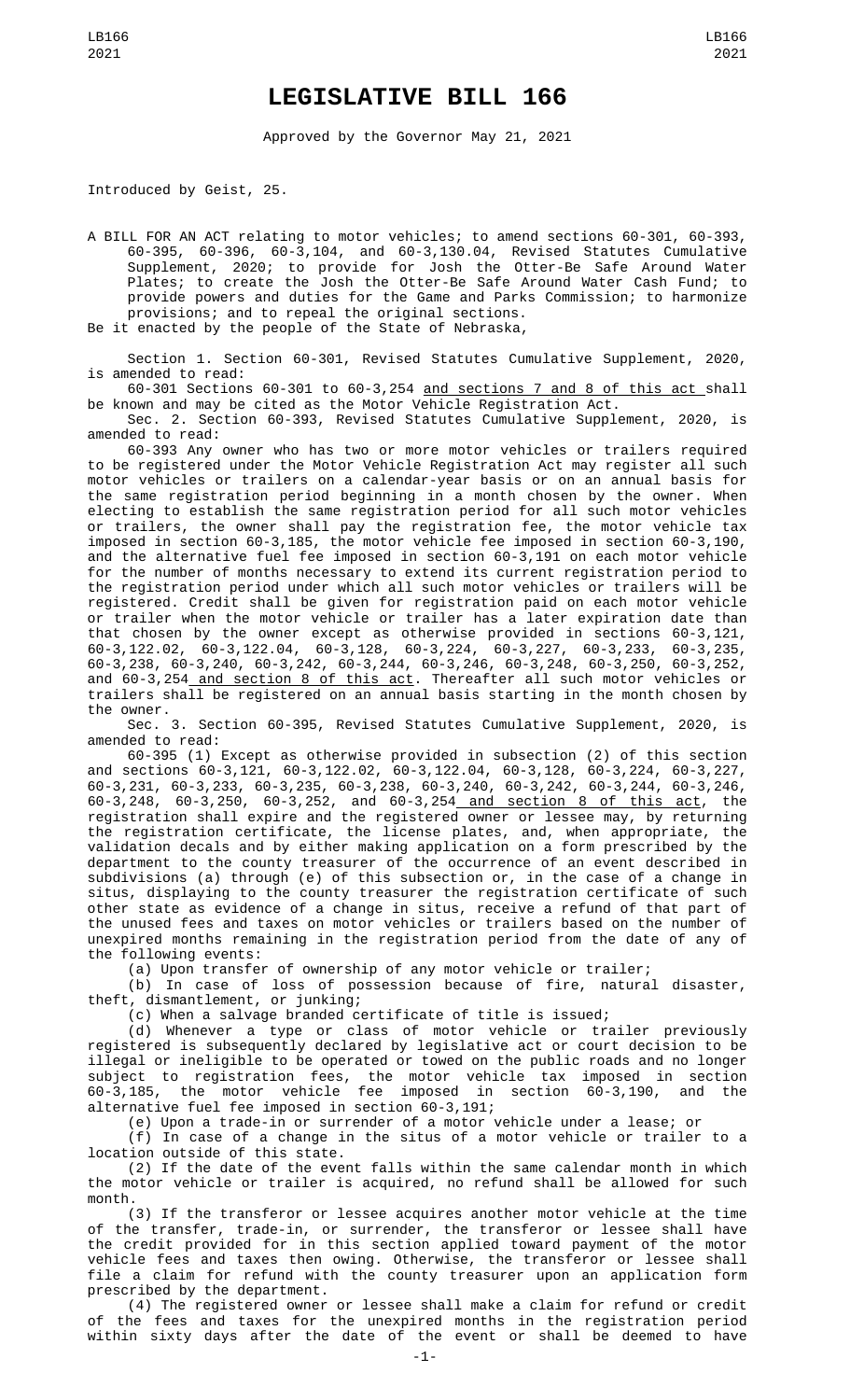forfeited his or her right to such refund or credit.

(5) For purposes of this section, the date of the event shall be: (a) In the case of a transfer or loss, the date of the transfer or loss; (b) in the case of a change in the situs, the date of registration in another state; (c) in the case of a trade-in or surrender under a lease, the date of trade-in or surrender; (d) in the case of a legislative act, the effective date of the act; and (e) in the case of a court decision, the date the decision is rendered.

(6) Application for registration or for reassignment of license plates and, when appropriate, validation decals to another motor vehicle or trailer shall be made within thirty days of the date of purchase.

(7) If a motor vehicle or trailer was reported stolen under section 60-178, a refund under this section shall not be reduced for a lost plate charge and a credit under this section may be reduced for a lost plate charge but the applicant shall not be required to pay the plate fee for new plates.

(8) The county treasurer shall refund the motor vehicle fee and registration fee from the fees which have not been transferred to the State Treasurer. The county treasurer shall make payment to the claimant from the undistributed motor vehicle taxes of the taxing unit where the tax money was originally distributed. No refund of less than two dollars shall be paid.

Sec. 4. Section 60-396, Revised Statutes Cumulative Supplement, 2020, is amended to read:

60-396 Whenever the registered owner files an application with the county treasurer showing that a motor vehicle, trailer, or semitrailer is disabled and has been removed from service, the registered owner may, by returning the registration certificate, the license plates, and, when appropriate, the validation decals or, in the case of the unavailability of such registration certificate or certificates, license plates, or validation decals, then by making an affidavit to the county treasurer of such disablement and removal from service, receive a credit for a portion of the registration fee from the fee deposited with the State Treasurer at the time of registration based upon the number of unexpired months remaining in the registration year except as otherwise provided in sections 60-3,121, 60-3,122.02, 60-3,122.04, 60-3,128, 60-3,224, 60-3,227, 60-3,233, 60-3,235, 60-3,238, 60-3,240, 60-3,242, 60-3,244, 60-3,246, 60-3,248, 60-3,250, 60-3,252, and 60-3,254 and section 8 of this act. The owner shall also receive a credit for the unused portion of the motor vehicle tax and fee based upon the number of unexpired months remaining in the registration year. When the owner registers a replacement motor vehicle, trailer, or semitrailer at the time of filing such affidavit, the credit may be immediately applied against the registration fee and the motor vehicle tax and fee for the replacement motor vehicle, trailer, or semitrailer. When no such replacement motor vehicle, trailer, or semitrailer is so registered, the county treasurer shall forward the application and affidavit, if any, to the State Treasurer who shall determine the amount, if any, of the allowable credit for the registration fee and issue a credit certificate to the owner. For the motor vehicle tax and fee, the county treasurer shall determine the amount, if any, of the allowable credit and issue a credit certificate to the owner. When such motor vehicle, trailer, or semitrailer is removed from service within the same month in which it was registered, no credits shall be allowed for such month. The credits may be applied against taxes and fees for new or replacement motor vehicles, trailers, or semitrailers incurred within one year after cancellation of registration of the motor vehicle, trailer, or semitrailer for which the credits were allowed. When any such motor vehicle, trailer, or semitrailer is reregistered within the same registration year in which its registration has been canceled, the taxes and fees shall be that portion of the registration fee and the motor vehicle tax and fee for the remainder of the registration year.

Sec. 5. Section 60-3,104, Revised Statutes Cumulative Supplement, 2020, is amended to read:

60-3,104 The department shall issue the following types of license plates: (1) Amateur radio station license plates issued pursuant to section 60-3,126;

(2) Apportionable vehicle license plates issued pursuant to section 60-3,203;

(3) Autocycle license plates issued pursuant to section 60-3,100;

(4) Boat dealer license plates issued pursuant to section 60-379;

(5) Breast Cancer Awareness Plates issued pursuant to sections 60-3,230 and 60-3,231;

(6) Bus license plates issued pursuant to section 60-3,144;

(7) Choose Life License Plates issued pursuant to sections 60-3,232 and 60-3,233;

(8) Commercial motor vehicle license plates issued pursuant to section 60-3,147;

(9) Dealer or manufacturer license plates issued pursuant to sections 60-3,114 and 60-3,115;

(10) Disabled veteran license plates issued pursuant to section 60-3,124;

(11) Donate Life Plates issued pursuant to sections 60-3,245 and 60-3,246;

(12) Down Syndrome Awareness Plates issued pursuant to sections 60-3,247 and 60-3,248;

(13) Farm trailer license plates issued pursuant to section 60-3,151;

(14) Farm truck license plates issued pursuant to section 60-3,146;

(15) Farm trucks with a gross weight of over sixteen tons license plates issued pursuant to section 60-3,146;

(16) Fertilizer trailer license plates issued pursuant to section 60-3,151;

LB166 2021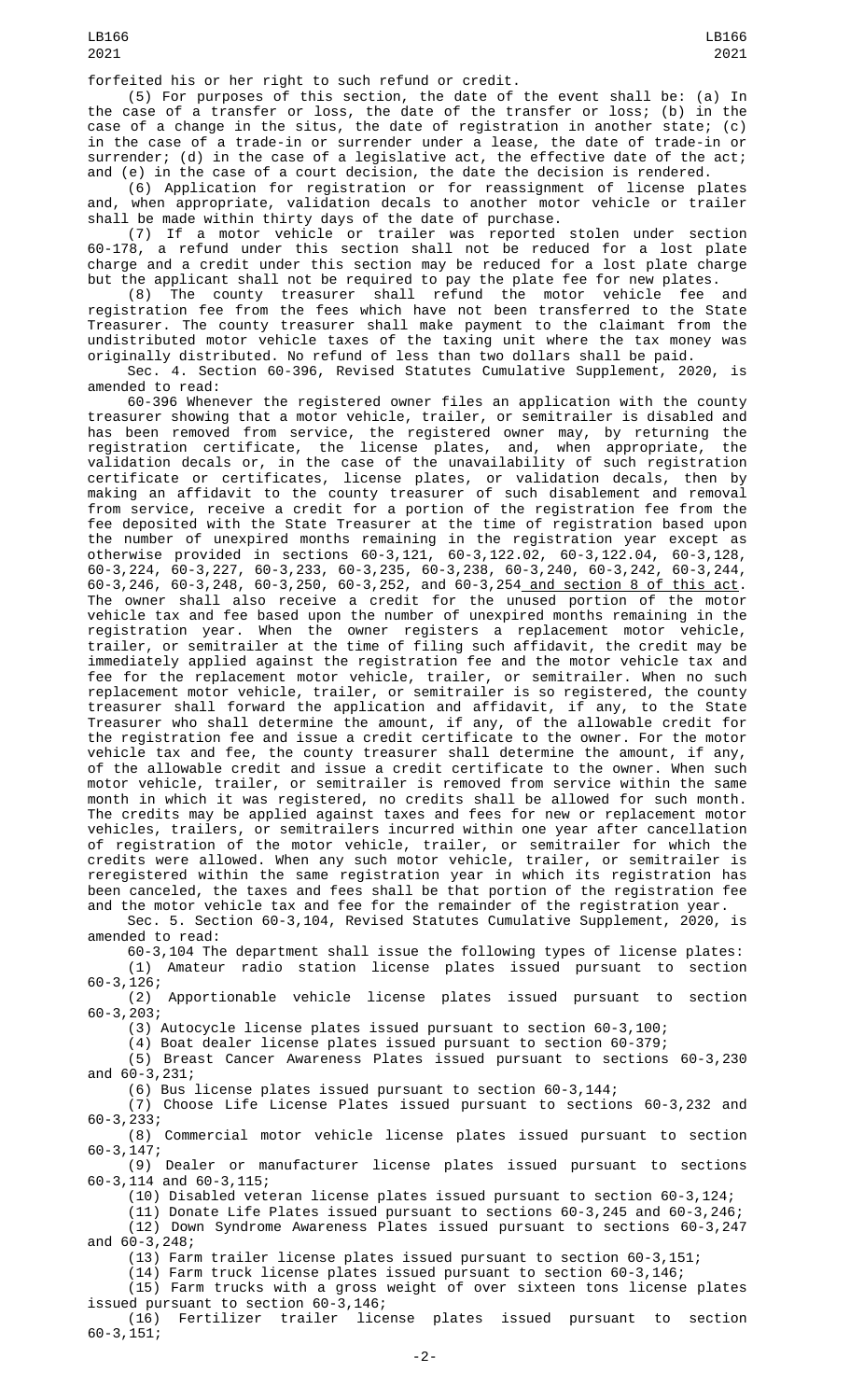(17) Former military vehicle license plates issued pursuant to section 60-3,236; Gold Star Family license plates issued pursuant to sections 60-3,122.01 and 60-3,122.02; (19) Handicapped or disabled person license plates issued pursuant to section 60-3,113;<br>(20) Historical vehicle license plates issued pursuant to sections 60-3,130 to 60-3,134; (21) Josh the Otter-Be Safe Around Water Plates issued pursuant to section 8 of this act; (22) (21) Local truck license plates issued pursuant to section 60-3,145; (23) (22) Metropolitan utilities district license plates issued pursuant to section 60-3,228; (24) (23) Military Honor Plates issued pursuant to sections 60-3,122.03 and 60-3,122.04; (25) (24) Minitruck license plates issued pursuant to section 60-3,100; (26) (25) Motor vehicle license plates for motor vehicles owned or operated by the state, counties, municipalities, or school districts issued pursuant to section 60-3,105; (27) (26) Motor vehicles exempt pursuant to section 60-3,107; (28) (27) Motorcycle license plates issued pursuant to section 60-3,100;  $\overline{(29)}$   $\overline{(28)}$  Mountain Lion Conservation Plates issued pursuant to sections 60-3,226 and 60-3,227; (30) (29) Native American Cultural Awareness and History Plates issued pursuant to sections 60-3,234 and 60-3,235; (31) (30) Nebraska Cornhusker Spirit Plates issued pursuant to sections 60-3,127 to 60-3,129; (32) (31) Nebraska 150 Sesquicentennial Plates issued pursuant to sections 60-3,223 to 60-3,225; (33) (32) Nonresident owner thirty-day license plates issued pursuant to section 60-382; (34) (33) Passenger car having a seating capacity of ten persons or less and not used for hire issued pursuant to section 60-3,143 other than autocycles; (35) (34) Passenger car having a seating capacity of ten persons or less and used for hire issued pursuant to section 60-3,143 other than autocycles; (36) (35) Pearl Harbor license plates issued pursuant to section 60-3,122; (37) (36) Personal-use dealer license plates issued pursuant to section 60-3,116; (38) (37) Personalized message license plates for motor vehicles, trailers, and semitrailers, except motor vehicles, trailers, and semitrailers registered under section 60-3,198, issued pursuant to sections 60-3,118 to 60-3,121; (39) (38) Pets for Vets Plates issued pursuant to sections 60-3,249 and  $60-3, 250;$ <br>(40) (40) (39) Prisoner-of-war license plates issued pursuant to section 60-3,123; (41) (40) Prostate Cancer Awareness Plates issued pursuant to section 60-3,240; (42) (41) Public power district license plates issued pursuant to section 60-3,228; (43) (42) Purple Heart license plates issued pursuant to section 60-3,125; (44) (43) Recreational vehicle license plates issued pursuant to section  $60 - 3, 151;$  $(45)$   $(44)$  Repossession license plates issued pursuant to section 60-375;<br> $(46)$   $(45)$  Sammy's Superheroes license plates for childhood cancer (46) (45) Sammy's Superheroes license plates for childhood cancer awareness issued pursuant to section 60-3,242; (47) (46) Special interest motor vehicle license plates issued pursuant to section 60-3,135.01; (48) (47) Specialty license plates issued pursuant to sections 60-3,104.01 and 60-3,104.02; (49) (48) Support the Arts Plates issued pursuant to sections 60-3,251 and  $60 - 3,252;$ (50) (49) Support Our Troops Plates issued pursuant to sections 60-3,243 and 60-3,244; (51) (50) The Good Life Is Outside Plates issued pursuant to sections 60-3,253 and 60-3,254; (52) (51) Trailer license plates issued for trailers owned or operated by the state, counties, municipalities, or school districts issued pursuant to section  $60-3,106$ ; (53) <del>(52)</del> Trailer license plates issued for trailers owned or operated by a metropolitan utilities district or public power district pursuant to section 60-3,228; (54) (53) Trailer license plates issued pursuant to section 60-3,100; (55) (54) Trailers exempt pursuant to section 60-3,108; (56) (55) Transporter license plates issued pursuant to section 60-378; (57) (56) Trucks or combinations of trucks, truck-tractors, or trailers which are not for hire and engaged in soil and water conservation work and used for the purpose of transporting pipe and equipment exclusively used by such contractors for soil and water conservation construction license plates issued pursuant to section 60-3,149;

(58) (57) Utility trailer license plates issued pursuant to section  $60 - 3, 151;$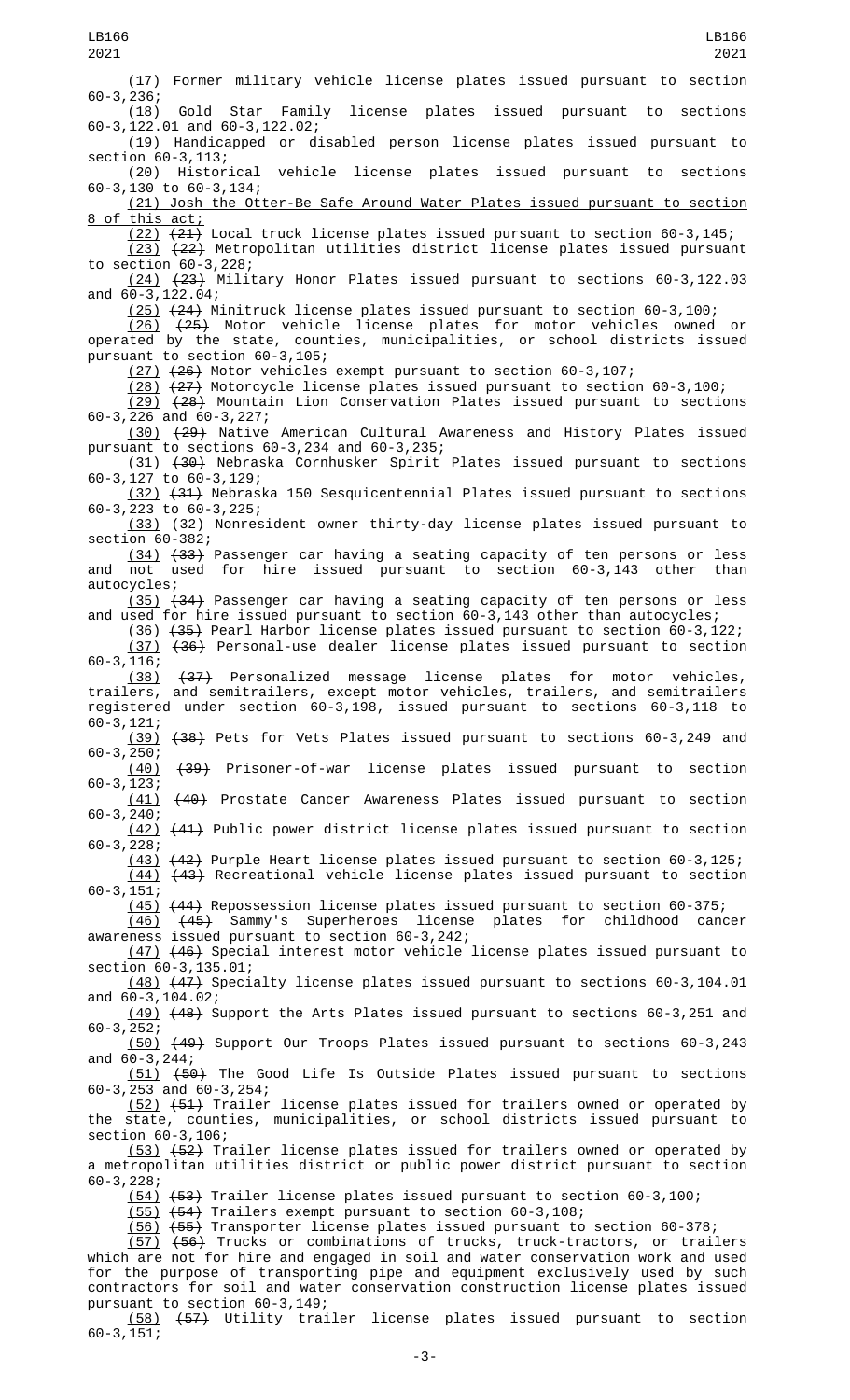(59) (58) Well-boring apparatus and well-servicing equipment license plates issued pursuant to section 60-3,109; and

(60) (59) Wildlife Conservation Plates issued pursuant to section 60-3,238.

Sec. 6. Section 60-3,130.04, Revised Statutes Cumulative Supplement, 2020, is amended to read:

60-3,130.04 (1) An owner of a historical vehicle eligible for registration under section 60-3,130 may use a license plate or plates designed by this state in the year corresponding to the model year when the vehicle was manufactured in lieu of the plates designed pursuant to section 60-3,130.03 subject to the approval of the department. The department shall inspect the plate or plates and may approve the plate or plates if it is determined that the model-year license plate or plates are legible and serviceable and that the license plate numbers do not conflict with or duplicate other numbers assigned and in use. An original-issued license plate or plates that have been restored to original condition may be used when approved by the department.

(2) The department may consult with a recognized car club in determining whether the year of the license plate or plates to be used corresponds to the model year when the vehicle was manufactured.

(3) If only one license plate is used on the vehicle, the license plate shall be placed on the rear of the vehicle. The owner of a historical vehicle may use only one plate on the vehicle even for years in which two license plates were issued for vehicles in general.

(4) License plates used pursuant to this section corresponding to the year of manufacture of the vehicle shall not be personalized message license plates, Pearl Harbor license plates, prisoner-of-war license plates, disabled veteran license plates, Purple Heart license plates, amateur radio station license plates, Nebraska Cornhusker Spirit Plates, handicapped or disabled person license plates, specialty license plates, special interest motor vehicle license plates, Military Honor Plates, Nebraska 150 Sesquicentennial Plates, Breast Cancer Awareness Plates, Prostate Cancer Awareness Plates, Mountain Lion Conservation Plates, Choose Life License Plates, Donate Life Plates, Down Syndrome Awareness Plates, Native American Cultural Awareness and History Plates, Sammy's Superheroes license plates for childhood cancer awareness, Wildlife Conservation Plates, Pets for Vets Plates, Support the Arts Plates, Support Our Troops Plates, <del>or</del> The Good Life Is Outside Plates<u>, or Josh the</u> Otter-Be Safe Around Water Plates.

Sec. 7. <u>(1) The department shall design license plates to be known as</u> Josh the Otter-Be Safe Around Water Plates. The design shall include a blue background with the head of an otter surfacing above water surrounded by the words "Josh the Otter-Be Safe Around Water". The design shall be selected on the basis of limiting the manufacturing cost of each plate to an amount less than or equal to the amount charged for license plates pursuant to section 60-3,102. The department shall make applications available for this type of plate beginning January 1, 2022. The department may adopt and promulgate rules and regulations to carry out this section and section 8 of this act.

(2) One type of Josh the Otter-Be Safe Around Water Plates shall be alphanumeric plates. The department shall:

(a) Assign a designation up to five characters; and

(b) Not use a county designation.

(3) One type of Josh the Otter-Be Safe Around Water Plates shall be personalized message plates. Such plates shall be issued subject to the same conditions specified for personalized message license plates in section 60-3,118, except that a maximum of five characters may be used.

(4) The department shall cease to issue Josh the Otter-Be Safe Around Water Plates beginning with the next license plate issuance cycle that begins in 2023 pursuant to section 60-3,101 if the total number of registered vehicles that obtained such plates is less than five hundred per year within any prior consecutive two-year period.

Sec. 8. (1) Beginning January 1, 2022, a person may apply to the department for Josh the Otter-Be Safe Around Water Plates in lieu of regular license plates on an application prescribed and provided by the department for any motor vehicle, trailer, or semitrailer, except for a motor vehicle, trailer, or semitrailer registered under section 60-3,198. An applicant receiving a Josh the Otter-Be Safe Around Water Plate for a farm truck with a gross weight of over sixteen tons or for a commercial motor vehicle registered for a gross weight of five tons or over shall affix the appropriate tonnage decal to the plate. The department shall make forms available for such applications through the county treasurers. The license plates shall be issued upon payment of the license fee described in subsection (2) of this section.

(2)(a) In addition to all other fees required for registration under the Motor Vehicle Registration Act, each application for initial issuance or renewal of alphanumeric Josh the Otter-Be Safe Around Water Plates shall be accompanied by a fee of five dollars. County treasurers collecting fees pursuant to this subdivision shall remit such fees to the State Treasurer. The State Treasurer shall credit five dollars of the fee to the Josh the Otter-Be Safe Around Water Cash Fund.

(b) In addition to all other fees required for registration under the Motor Vehicle Registration Act, each application for initial issuance or renewal of personalized message Josh the Otter-Be Safe Around Water Plates shall be accompanied by a fee of forty dollars. County treasurers collecting fees pursuant to this subdivision shall remit such fees to the State Treasurer. The State Treasurer shall credit twenty-five percent of the fee for initial